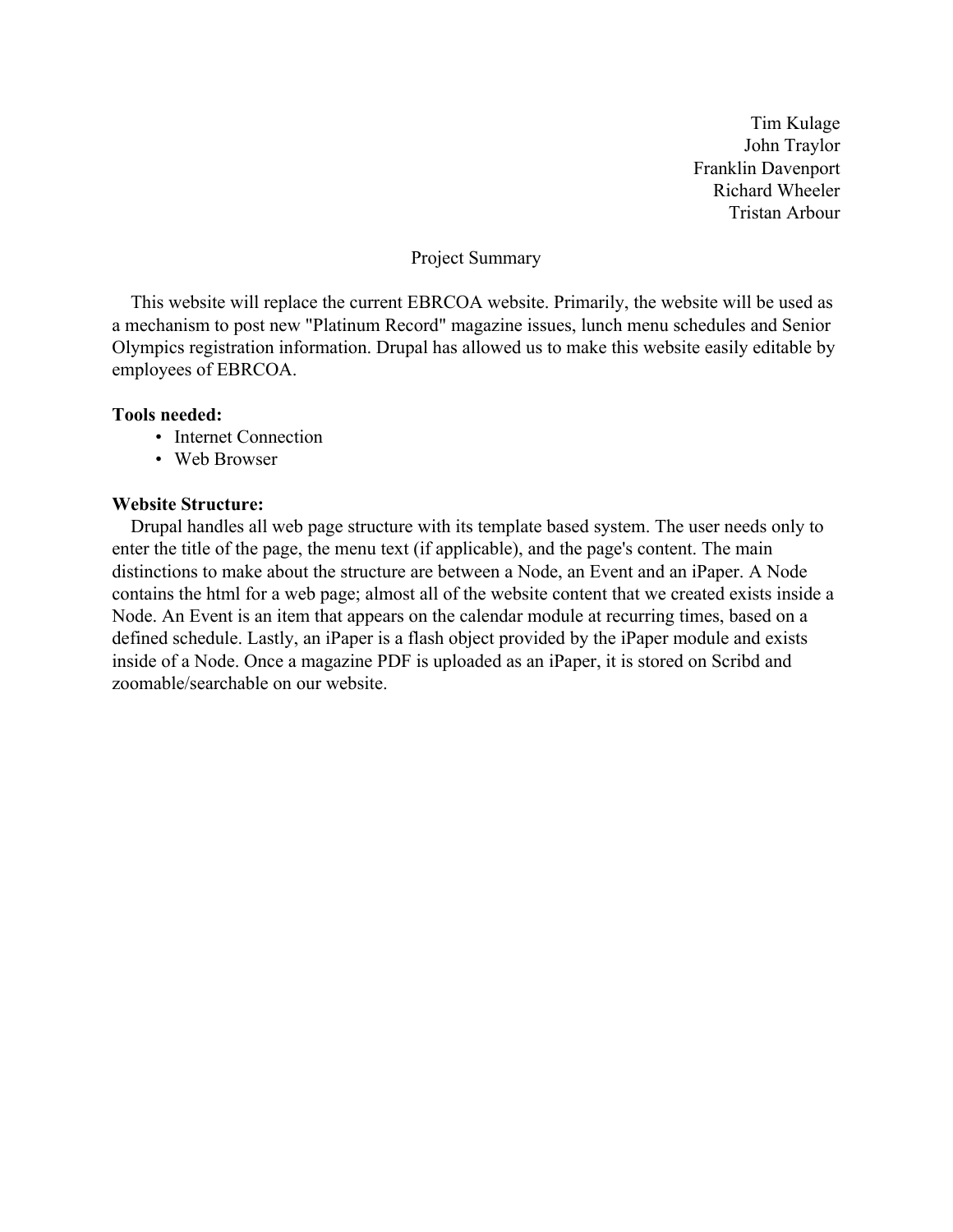Project Statement

**Title:** Improving the East Baton Rouge Council on Aging website

**Project:** This project will put the necessary tools in place, allowing Jeremy to update the EBRCoA website without our help. Overall functionality and usability will be improved by adding features including an online edition of his existing magazine, an online registration form for the Senior Olympics and a generally more effective environment for the target demographic.

**Problem:** Some parts of the EBRCoA website need to be updated by non-technically inclined people. This is a common problem in web development. Jeremy's "Platinum Record" magazine needs to be available on the website so it can be more accessible. Also, Jeremy would like any registration forms to be processed via the internet instead of regular mail.

**Impact:** Our efforts will allow Jeremy to customize the EBRCoA website as he desires. Senior citizens will have services available through Jeremy's website that are not provided by other organizations. Also, traffic to the site can generate revenue through health care and AARP advertisements. Because our system will be customized for Jeremy, other organizations may not find is useful (without further customization, at least.)

**Motivation:** This website is important to us because the EBRCoA website is a place where senior citizens can get involved in their community. We'll be old one day too, so we hope there's a website like this for us. This website's target demographic is people over the age of fifty, which includes our parents, relatives and other people in our personal lives. Naturally, we want to make this website more useful for them as well.

# **Feature Overview:**

- 1. Content management
	- a. "Platinum Record" magazine: integrated into the site, instead of downloaded pdf, making it searchable and viewable within the browser.
	- b. Calendar events: events can be added/edited by Jeremy and then placed into an HTML table, resembling a common calendar.
	- c. Other organization information pages: other pages, like the "About Us" and "Contact", can be edited by non-technical users.
- 2. User interaction
	- a. Senior Olympics registration: allow users to sign up online which will then notify Jeremy.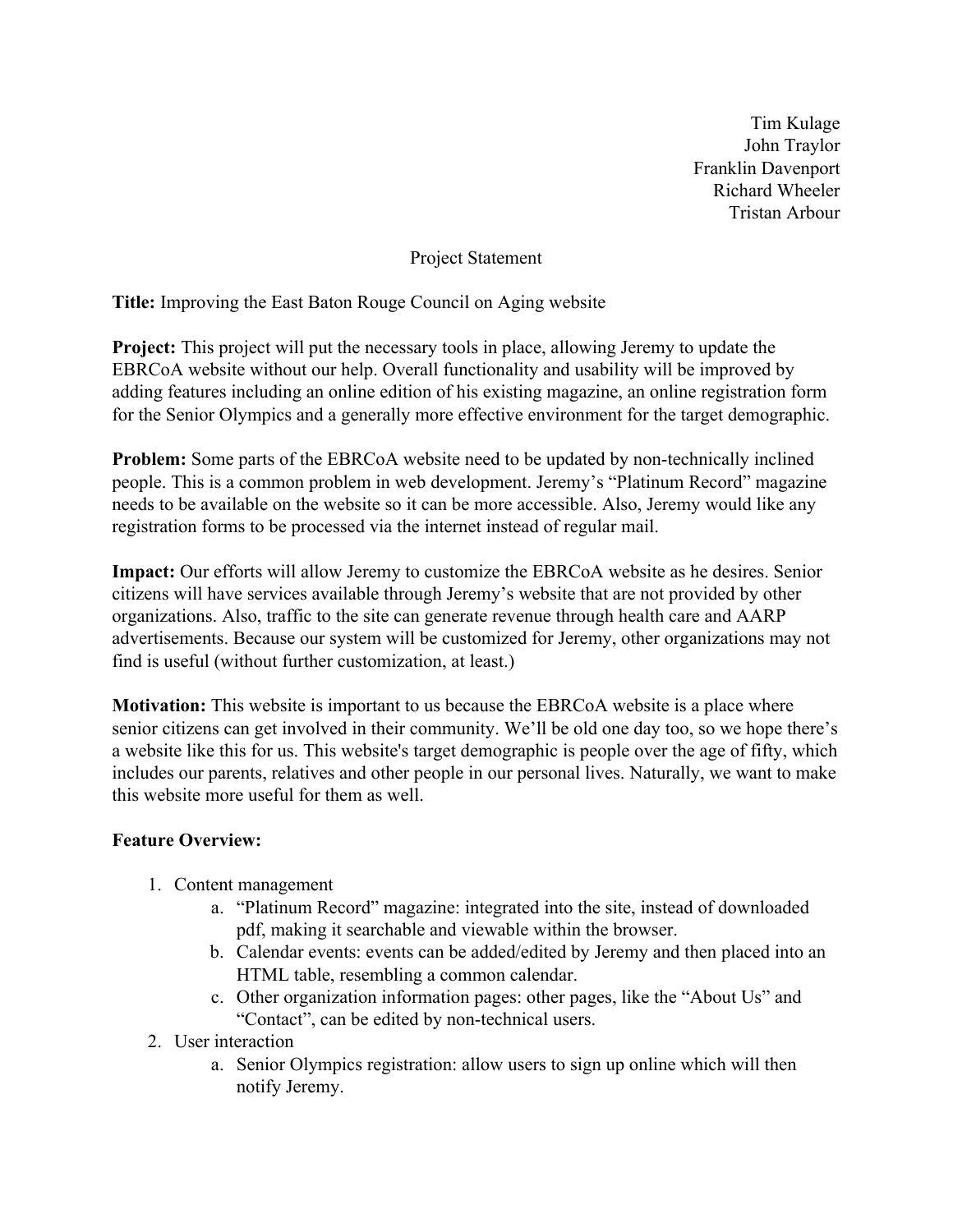- b. Magazine subscriptions: after submitted online, will sign up a user for e-mailed magazines (or other publications)
- c. Feedback form: allows users to submit questions, comments, or other feedback to Jeremy and his staff.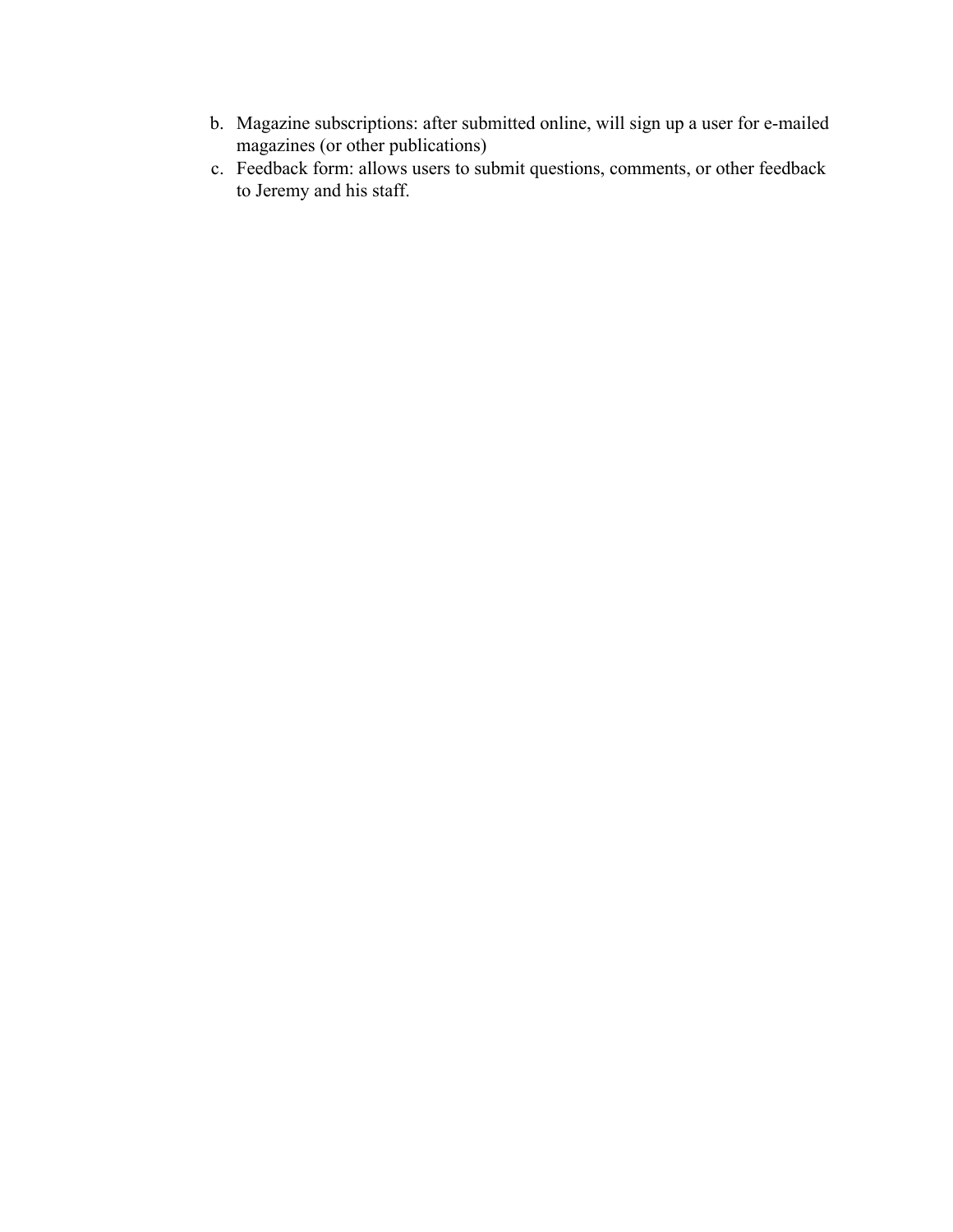# Major Functions

| Function     | Description                                                   | Inputs                 | Outputs                                               |
|--------------|---------------------------------------------------------------|------------------------|-------------------------------------------------------|
| "Platinum    | Currently available in pdf                                    | Text, pictures and     | By Our Solution: Generated                            |
| Record"      | form only, but will soon be                                   | other media to be      | $HTML$ page(s) that can be                            |
| magazine     | available on the website (as                                  | published in the       | edited later via control panel                        |
|              | HTML)                                                         | magazine               |                                                       |
| Event        | Lists events pertaining to                                    | Date, time, location   | By Our Solution: Generated                            |
| Calendar     | <b>EBRCoA's operations</b>                                    |                        | and other information event within a calendar system  |
|              |                                                               |                        | relevant to each event which can be edited or removed |
|              |                                                               |                        | via control panel                                     |
|              | Organization This includes pages like the Updated information |                        | By Our Solution: Generated                            |
| Information  | "About Us" and "Contact"                                      | for each respective    | $HTML$ page(s) that can be                            |
| pages        | Us". These pages may need page                                |                        | edited later via control panel                        |
|              | to be edited at any time.                                     |                        |                                                       |
| Senior       | Allows visitors to register                                   | Registrant name, age,  | By Our Solution: Output                               |
| Olympics     | for the Senior Olympics on                                    | sex, and many other    | participants for each category in                     |
| registration | the website                                                   | fields necessary for   | groups based age.                                     |
| form         |                                                               | registration used to   |                                                       |
|              |                                                               | create the form.       | By Us: Create an interactive                          |
|              |                                                               |                        | web-based form that is uploaded                       |
|              |                                                               | We may also accept     | to a database upon submission.                        |
|              |                                                               | CSV files for input of |                                                       |
|              |                                                               | multiple records at    |                                                       |
|              |                                                               | once.                  |                                                       |
|              | Subscription/This includes any form that User name, question, |                        | By Our Solution: Notify Jeremy                        |
| Feedback     | will register a user for                                      | comment, address or    | of any feedback/new                                   |
| forms        | EBRCoA services or allows any other necessary                 |                        | subscriptions. Send emails to                         |
|              | a user to send personal                                       | information for each   | mailing lists                                         |
|              | information to EBRCoA                                         | respective form        |                                                       |
|              |                                                               |                        | By Us: Create an interactive                          |
|              |                                                               |                        | web-based form that is uploaded                       |
|              |                                                               |                        | to a database upon submission.                        |
|              |                                                               |                        | Create a mailing list Jeremy can                      |
|              |                                                               |                        | send emails through.                                  |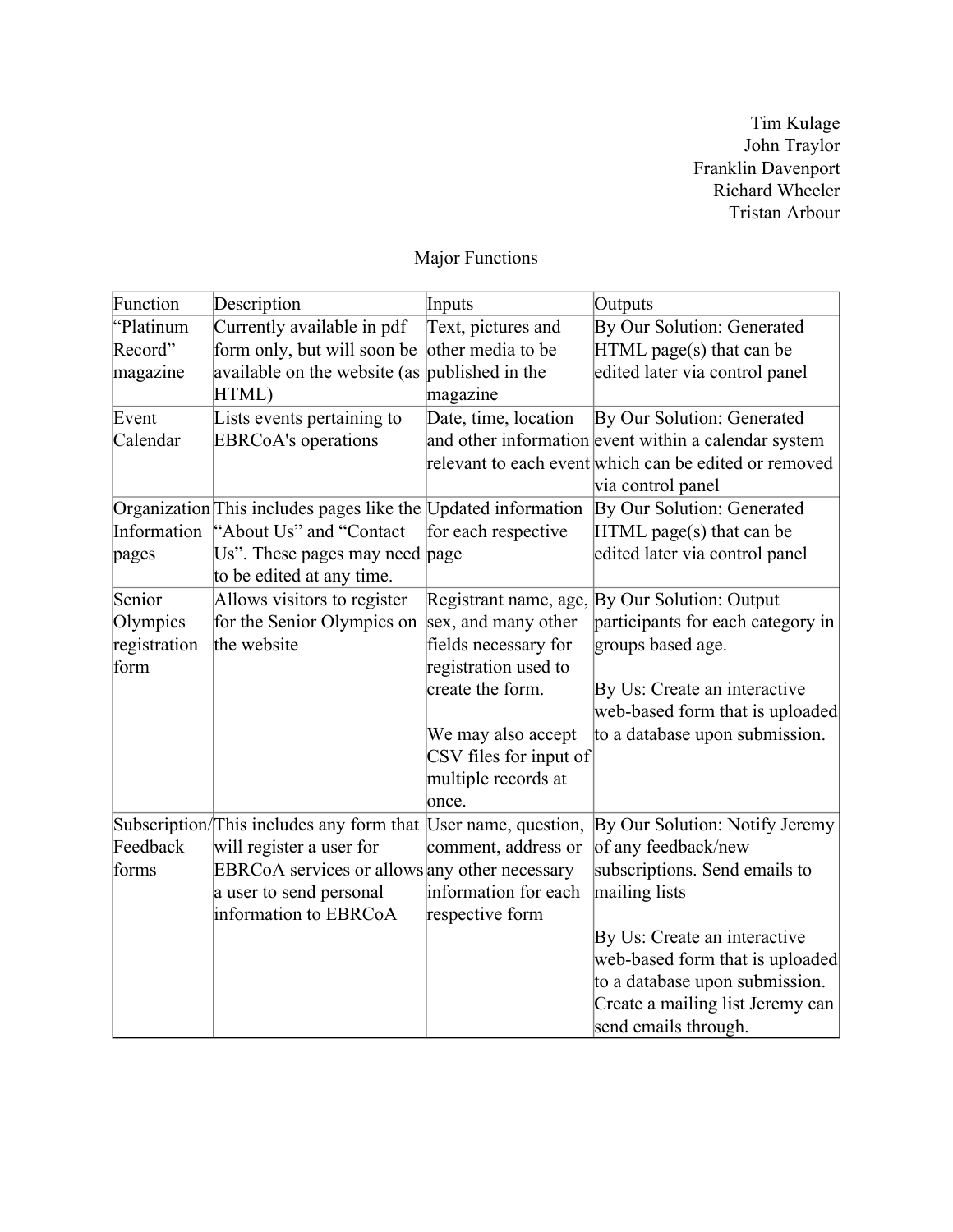**By Us** means the result is something produced by us, such as the PHP and SQL to handle the form.

**By Our Solution** means that the output will automatically be generated by our program.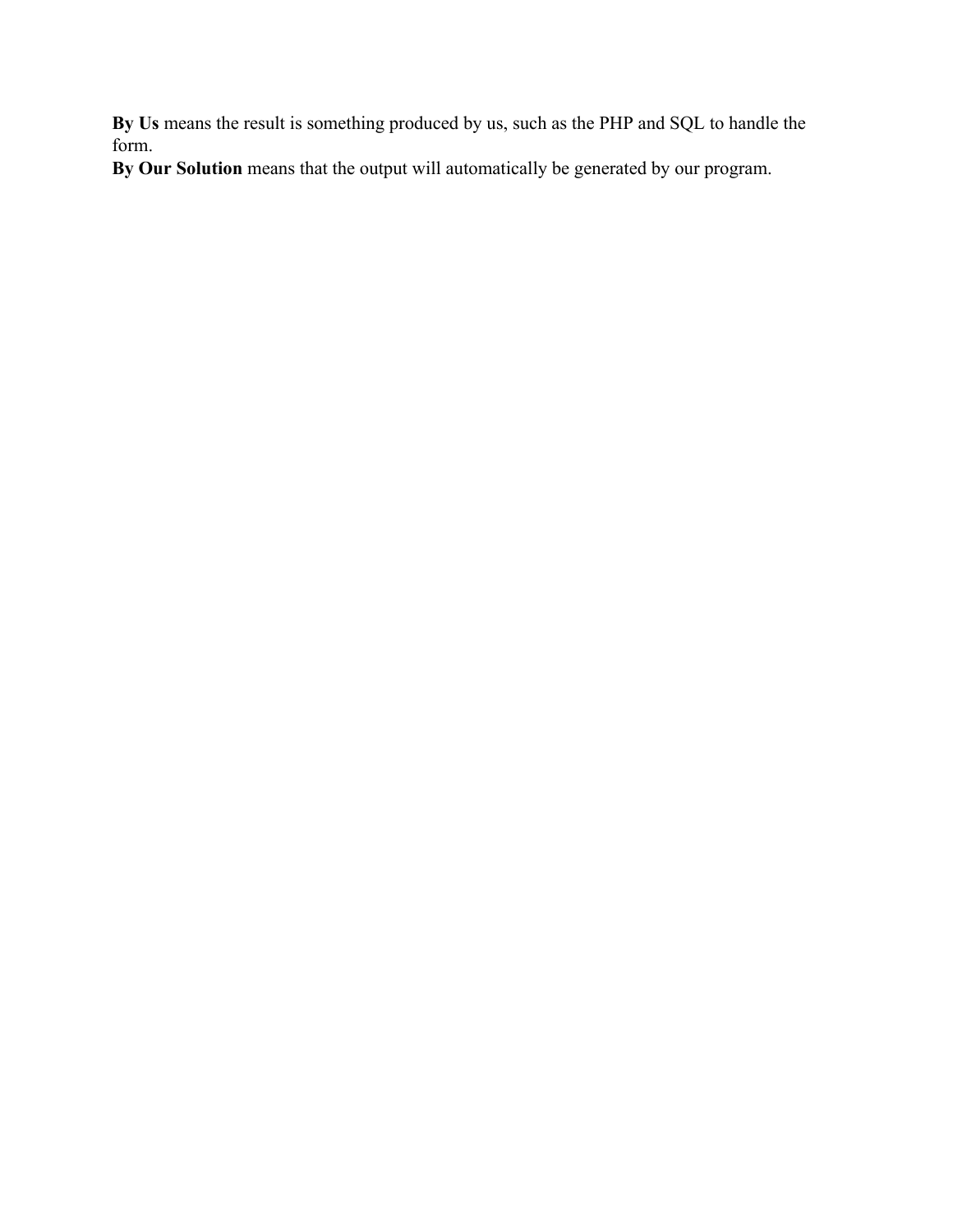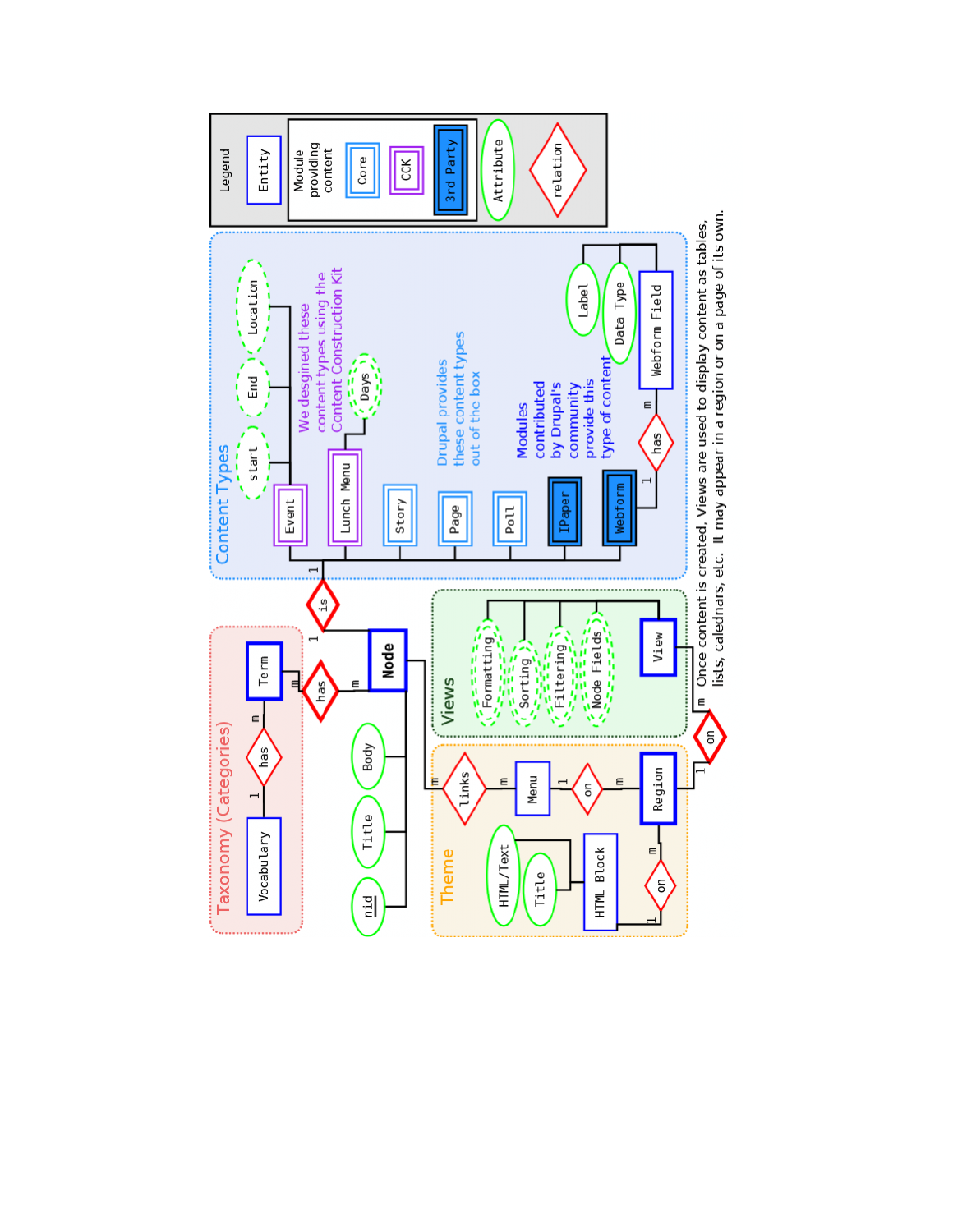Meeting Agendas

Meeting 1 Date: Thursday, Sept. 10, 2009 Time: 10:00-11:30am Attending: Jeremy Theriot (EBRCoA), Franklin Davenport, Tim Kulage Items Discussed:

- Putting publications, such as the "Platunum Record" magazine, on-line.
- Allowing Jeremy Theriot to edit pages on the website via page editor, without the help of a programmer.
- Getting the event calendar up and running, including the ability to create new events and edit others.
- Converting printed registration forms, like the one for the Senior Olympics, into interactive forms available on the website.

Meeting 2 Date: Friday, Sept.18, 2009 Time: 11:00-12:00pm Attending: Jeremy Theriot (EBRCoA), Tim Kulage Items Discussed:

- Verify plans to completely redesign website with Drupal. These plans are acceptable to Jeremy Theriot.
- Discuss details of Senior Olympics Registration Form. Obtained hard copy of original form, data from form should be sent back to Jeremy Theriot and not to some third party, details of submission price are specified, grouping of participants by age group into 5 year intervals specified, the registration page should give the user the option to submit money by check or be redirected to Paypal for payment.
- Discuss server access and facilities. Obtained e-mail address of Jeremy's existing IT guy who has passwords etc. for server, contacted him by phone to get permission to access server, provided a list of tools needed to work on server.
- One the main purposes of this meeting, beyond the topics of discussion, was to personally visit the facility. It only seems appropriate that we should know where it is and what is looks like etc. seeing as how we are doing work for them. We also consider it a sign of respect to visit our client in his own work environment.

Meeting 3 Date: Friday, Nov. 20, 2009 Time: 11:00-12:30pm Attending: Jeremy Theriot (EBRCoA), Tim Kulage